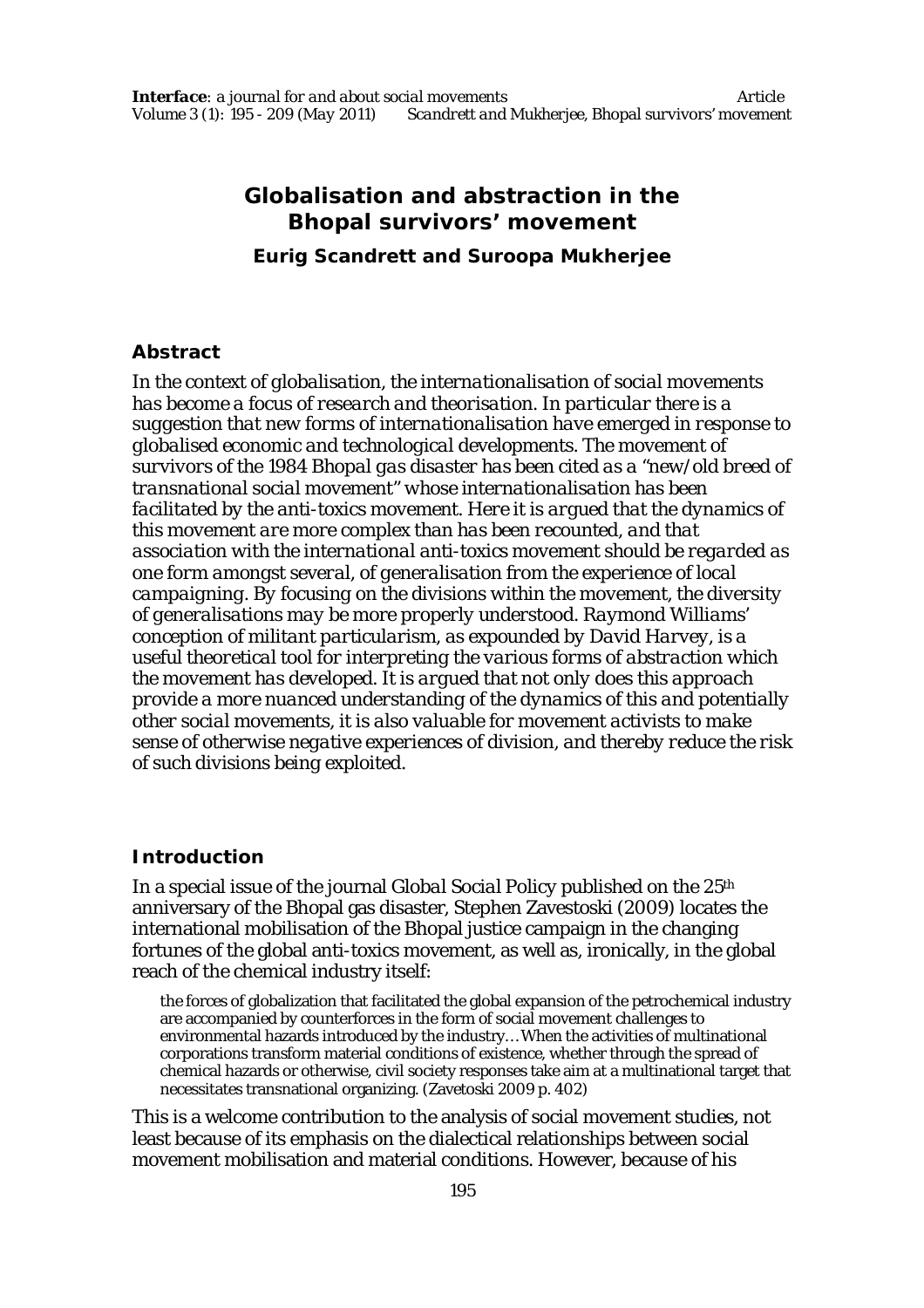interest in internationalisation, as Zavestoski himself acknowledges, his analysis is based only on a section of the Bhopal survivors' movement most focussed on international collaboration, the International Campaign for Justice in Bhopal (ICJB). In fact, the ICJB coalition of Bhopal-based groups and their international supporters represent only part of the Bhopal gas survivors' movement, which is divided between three or four rival campaigning groups. The local divisions are a result of a complex history of ideological and personal disagreements and are commonly interpreted as a source of weakness in the movement. The central argument of this paper is however that the factions have privileged contrasting abstractions from their militant particularlist praxis, only one of which takes the form of environmental justice / anti-toxics internationalism. Despite the weaknesses which division inevitably brings, there is strength in the diversity of abstractions which enables the struggle to be fought on multiple fronts, with combinations of alliances which would be scarcely possible in a unified movement.

This paper draws on research conducted over the period 2007-2009 during which interviews were conducted with survivor-activists associated with the three principal campaigning groups in Bhopal: referred to here as the Women Workers' Campaign, the ICJB and the Pensioners' Front (Bhopal Survivors' Movement Study, 2009). The largest of the survivor groups is *Bhopal Gas Peedit Mahila Udyog Sangathan* (Bhopal Gas Affected Women Workers' Campaign ("Women Workers' Campaign")), a traditionally organised mass movement which, despite its name, mobilises both men and women, and is led by Abdul Jabbar Khan.

The ICJB affiliated groups at the time of the research comprised the Stationery Workers' trade union *Bhopal Gas Peedit Mahila Stationery Karmchari Sangh*  ("Stationery Union"); a community based off-shoot of the Women Workers' Campaign *Bhopal Gas Peedit Mahila Purush Sangharsh Morcha* (Bhopal Gas Affected Women and Men's Struggle Front) and the solidarity group Bhopal Group for Information and Action (BGIA) - of which a key activist is Satinath Sarangi – and an additional affiliate which emerged during our research, Children Against Dow Carbide.

The smaller *Gas Peedit Neerashit Pension Bhogi Sangharsh Morcha* (Gas Affected Destitute Pension-Entitled People's Struggle Front ("Pensioners' Front")) is led by Balkrishna Namdeo and mobilises economically inactive older and disabled people. We will also refer to the solidarity group *Bhopal Gas Peedit Sangharsh Sahayog Samiti* (SSS) a largely solidarity group affiliated to the Communist Party of India (Marxist) (CPI(M)), although a limitation in our research is that we failed to get past the local leadership to interview survivors active in this group.

Research was based on the pedagogical methodology of Paulo Freire (1972) designed to maximise analytical dialogue between researchers and survivoractivists, without presumption of literacy. Interviews were video recorded and copies of interviews on CD were given to interviewees who were invited to provide additional comment. In many cases follow-up interviews were carried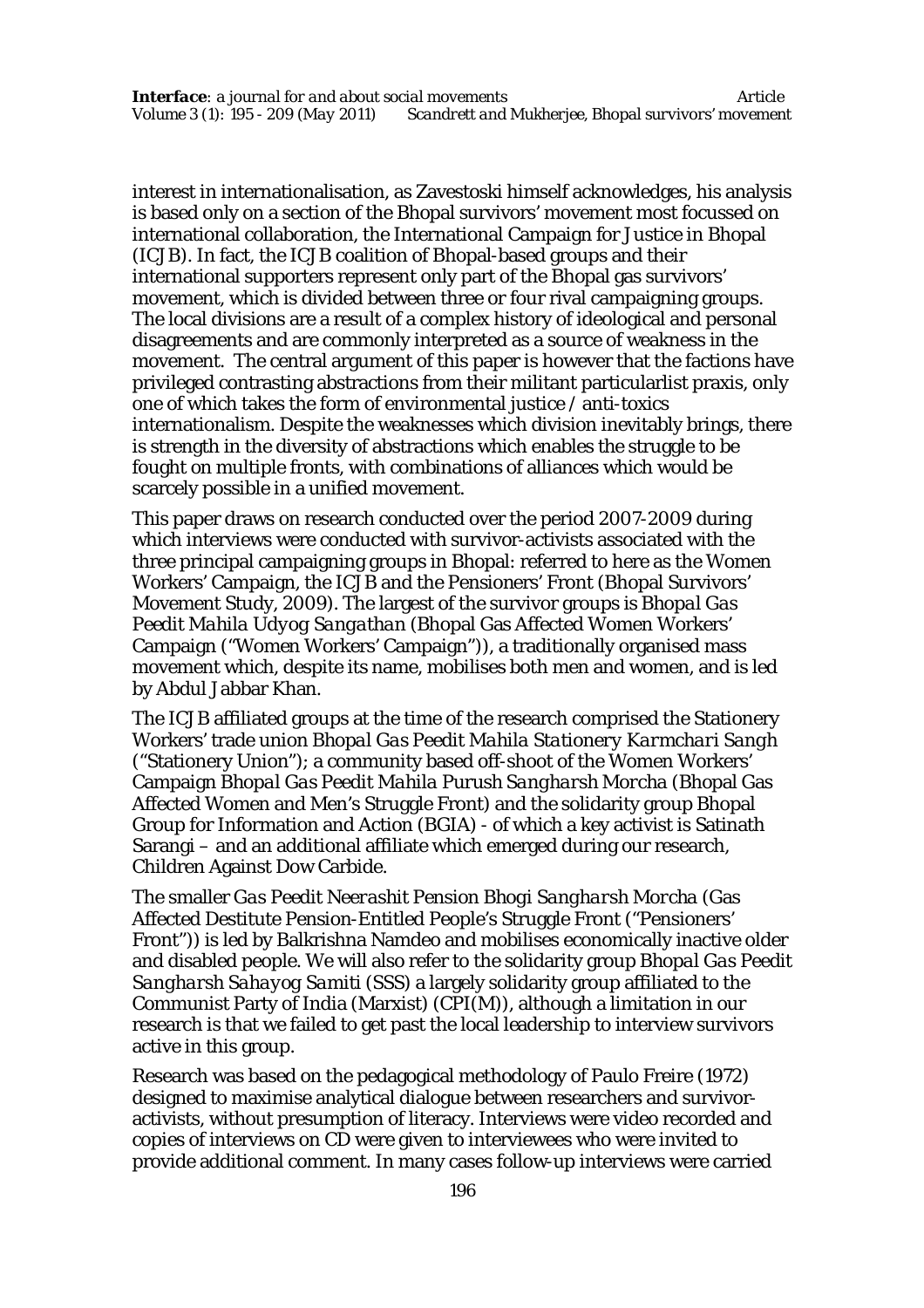out in order for researchers and activists jointly to interrogate emerging themes at a deeper level. Objects such as photographs were often used as both memoryaids and "codifications", encouraging critical interpretation of events. A total of 38 individuals were interviewed in Hindi (except for two who were interviewed in English) and four group discussions were conducted, including two which included structured feedback by researchers on emergent themes (Bhopal Survivors Movement Study 2009, Mukherjee et al 2011).

## **Historical development of the movement**

Local mobilisation of the Bhopal movement over the period since the 1984 disaster has occurred through several phases (Sarangi 1998, Bhopal Survivors Movement Study 2009, Mukherjee 2010, Mukherjee et al 2011). In the aftermath of the devastation, survivors, many of them sick, most of whom were multiply bereaved, took to the streets in an expression of unfocussed fury. In the days that followed, the immediate pressing need of providing relief, access to clean water, basic foodstuffs, medical attention and documentation of deaths, illnesses and loss of livestock and livelihood attracted volunteers from throughout India, many of whom brought considerable mobilisation experience through their political or religious affiliations. The principal organisation which was formed from these outsider volunteers was the *Zehreeli Gas Kand Sangharsh Morcha* ("*Zehreeli*"), led by a socialist Alok Pratap Singh, which formed local neighbourhood committees in the gas affected areas for the provision of necessities, gathering information and mobilising protests in support of demands. This, male dominated, outsider-led organisation effectively mobilised in the first few months after the disaster, although the broad range of ideologies which the *Zehreeli* encompassed, combined with sustained state repression, led to conflict, expulsions and disintegration within the space of a year.

The period during which it operated in 1985 was a turbulent time in Indian politics. Indira Gandhi was assassinated by Sikh separatists only two months before the gas leak, there were widespread anti-Sikh riots and a growing Maoist armed struggle (Naxalism) in tribal areas. At the same time, in Bhopal, American ambulance-chasing lawyers infiltrated the community, and Union Carbide, the US multinational company which established and controlled the Bhopal factory through its Indian subsidiary, was subverting legal and humanitarian processes in a bid to extricate itself from responsibility. Thus, despite widespread solidarity expressed throughout the globe, the *Zehreeli* was ambivalent about foreign involvement and reluctant to accept funds from overseas which might be used against them and provide an excuse for state repression.

After the disintegration of the *Zehreeli*, several factions continued, with a mixture of relationships with the state, local survivors, international supporters and Indian political parties. However, the next wave of mobilisation occurred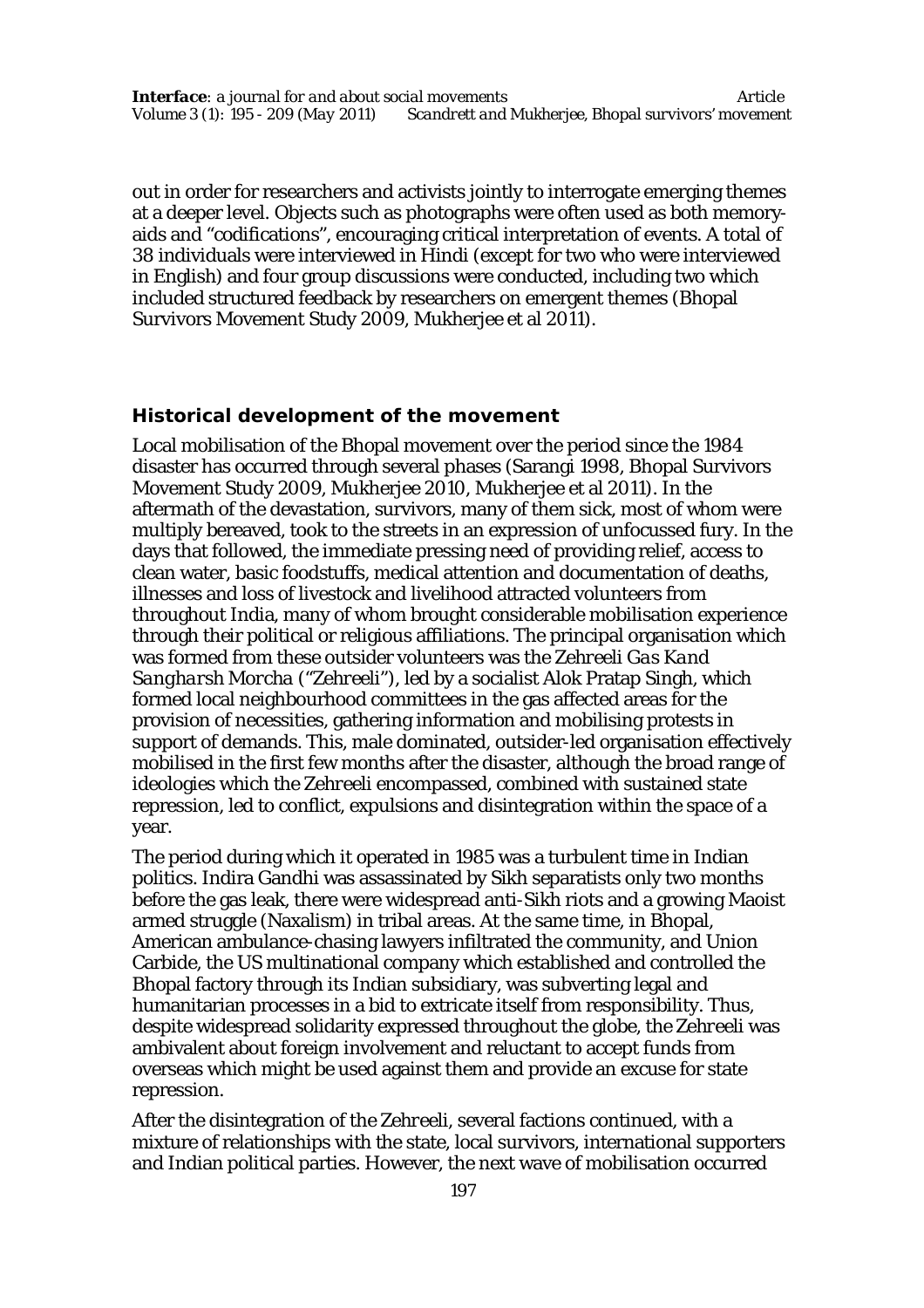independently of this process, within the economic rehabilitation work-sheds established by the state and social entrepreneurs. These training workshops in tailoring, embroidery and stationery manufacturing were aimed at women survivors who had, prior to the disaster, largely been employed in domestic and home-based work such as beedi (local cigarette) rolling and piece-work tailoring. Whilst male manual labourers were in many cases incapacitated by the effect of the gas, wages earned by women could be expected to be spent on the family. However, these work-sheds had no accountability to local people, had poor working conditions and were oppressive, short term and endemically corrupt. The women experienced the exploitation of the labour process and started learning the tools of resistance: collective organisation, unionisation (in India it is possible to register an independent trade union at a single workplace), industrial confrontation and Gandhian techniques of direct action.

One of these unions (Women Workers' Campaign) expanded to include workers from several work-sheds, neighbourhood committees and other survivors in the gas affected communities. The Women Workers' Campaign thus became a broad front for male and female survivors, focused on economic demands of wages, employment conditions, compensation and other, more general issues. Another union (*Bhopal Gas Peedit Mahila Stationery Karmchari Sangh*  (Stationery Union)) remained independent and became part of the ICJB some 15 years later.

In addition, a pre-existing welfare and campaign group for economically inactive people, *Neerashit Pension Bhogi Sangharsh Morcha* (Destitute Pension-Entitled People's Struggle Front) took up the cause of the gas affected elderly and disabled under the leadership of a local activist Balkrishna Namdeo, adding *Gas Peedit* (Gas Affected) to their name. These unions and campaign groups of survivors with indigenous leadership became the principal organisational structures for mobilising local people in the gas affected areas, often in alliance with small remnants of the *Zehreeli*.

One such remnant is the Bhopal Group for Information and Action (BGIA), led by Satinath (Sathyu) Sarangi, who has been considerably influential in the internationalisation of the movement. Sarangi has had a key role in forming the International Campaign for Justice in Bhopal and in mobilising supporters and funds in the USA and Europe for projects in Bhopal.

#### **Militant particularism and divergent abstraction**

The divergent praxes of these sections of the movement, it is argued, constitute contrasting processes of abstraction from a militant particularism in relation to the political opportunities afforded by the global structuring of capital as well as the internal relations of the movement itself. Raymond Williams' concept of militant particularism has been built on by David Harvey to explain how "[i]deals forged out of the affirmative experience of solidarities in one place get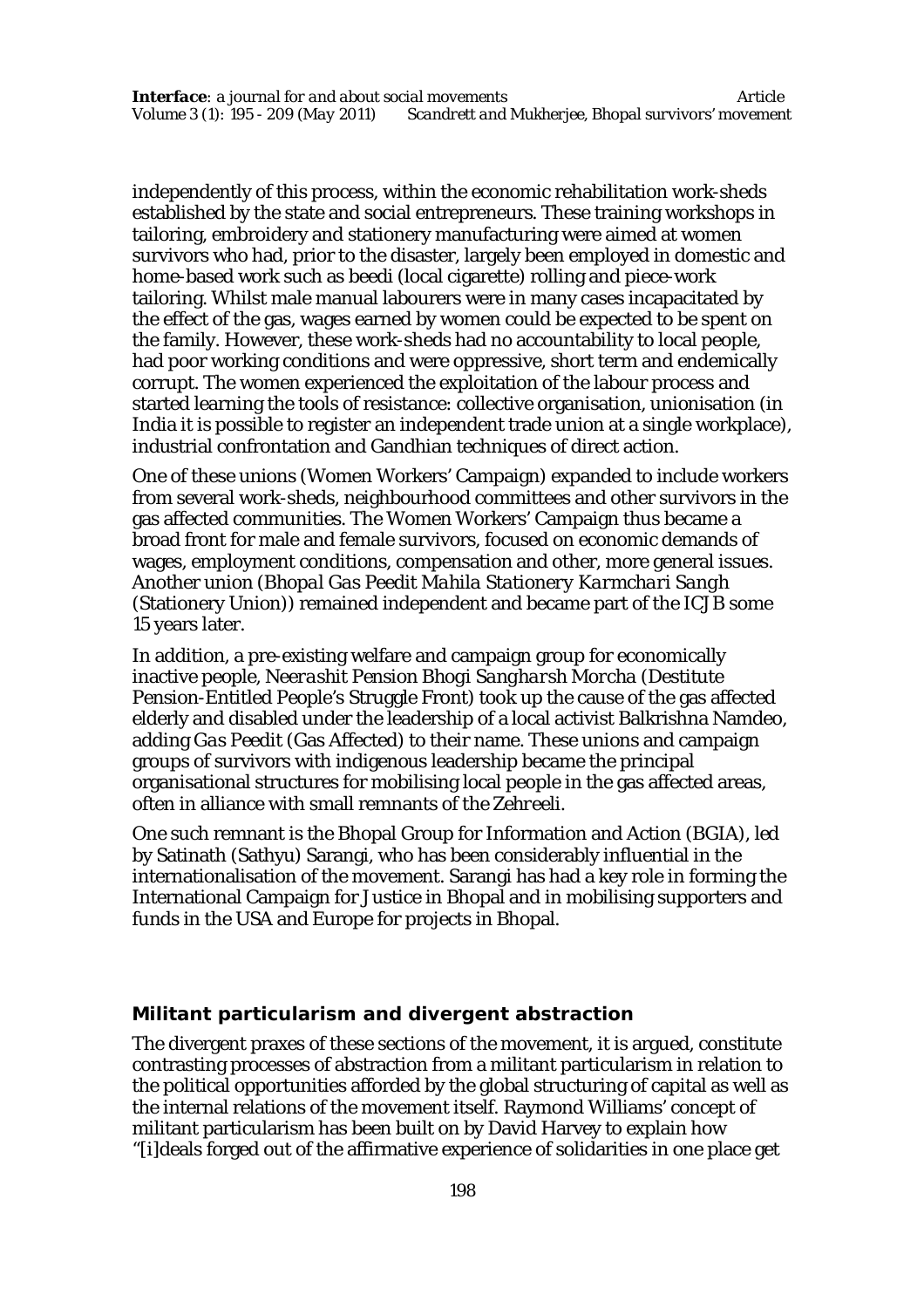generalised and universalised as a working model of a new form of society that will benefit all of humanity" (Harvey 1996 p. 32). However, he also draws attention to difficulties in this process:

The move from tangible solidarities understood as patterns of social life organised in affective and knowable communities to a more abstract set of conceptions that would have universal purchase involves a move from one level of abstraction – attached to place – to another level of abstraction capable of reaching out across space. And in that move, something was bound to be lost … The shift from one conceptual world, from one level of abstraction to another, can threaten the common purpose and values that ground the militant particularism achieved in particular places (Harvey 1996 p. 33)

The higher level abstractions which can be achieved, whilst made possible by the material conditions in which the militant particularism arises, is not narrowly determined but can take a variety of forms. It is argued here that what we are seeing in the Bhopal Survivors' movement is a divergence in the forms of abstraction between sectors of the movement. This is illustrated by describing three forms of abstraction from the Bhopal movement's material conditions: environmental justice, which privileges the condition of being polluted; class struggle which emphasises the poverty of the gas victims; and gender, which highlights the fact that survivor activists are overwhelmingly female. ICJB has developed an environmental abstraction, whereas the Women Workers' Campaign has adopted a class analysis. Despite the emergence of a gendered critique amongst survivor activists and feminist commentators, gender has not emerged as an abstraction from the militant particularism of any sections of the movement.

## **Environmental justice**

In environmental abstraction, the primary collective experience of the survivors is the impact of pollution. The natural allies of survivors are those who are suffering in other pollution impacted communities in India or across the world, and the organisations who are campaigning against pollution. ICJB consists of the local survivors' groups and a network of Indian intellectuals, international supporters and groups such as Students for Bhopal in the USA, many of whom are linked into global anti-toxics and environmental movements. The Campaign has allied itself at various times with Greenpeace International and India's Centre for Science and Environment, each of which has conducted monitoring for pollutants.

The campaign prioritises detoxification and health care in a post-pollution situation, emphasising chemical-free environments and health-care critical of the power of the pharmaceutical industry. There is a strong focus on the ongoing pollution and water contamination from the site of the former factory – and indeed the pollution from the factory prior to the gas leak. A central campaign target is to pressurise Dow Chemical company to clean up the site to internationally high standards, and to mobilise communities wherever Dow attempts to build chemical hubs or deliver Corporate Social Responsibility initiatives in India. ICJB has also been relatively successful at constructing an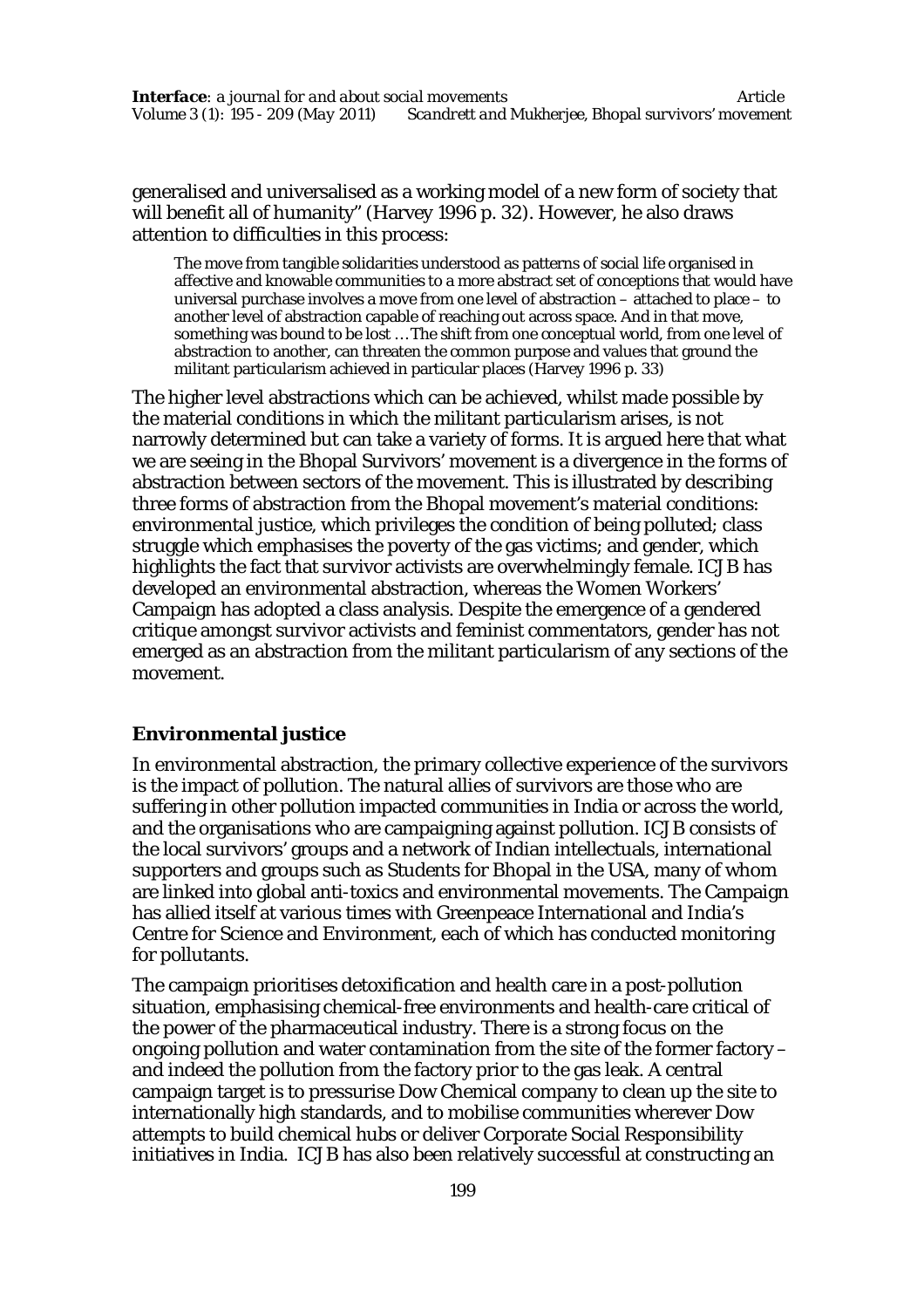identity of *pani peedit*, or "water affected" so that recent arrivals and young people who were not exposed to the gas but have been exposed to contaminated water and other pollutants can join *gas peedit* as victims of the disaster

The process of environmental abstraction from militant particularism is illustrated by an interview extract from Rasheeda Bee, leader of the Stationery Union and an articulate and critical strategist, although uneducated and nonliterate:

There were many people who were falling sick beside the Union Carbide walls and all around it. Why were they falling sick? Most of the women who I knew were from these areas where people were facing new problems. I met up with Sathyu and he told me about the contamination of the water. And after the [Greenpeace] reports in 1999 it was found for a fact that the water was indeed toxic. In one of the hand pumps black water started gushing out and every one went to see.

Greenpeace came in 2000 and it was after this that we in the Stationery [Union] joined hands with Sathyu. After hearing about the contaminated water, and from what I had learned over the years, I started to realise that this is about saving the world. What happened in Bhopal has already happened, but we need to join forces to stop it from happening again anywhere else in the world. I also came to know about the law that says the polluter must pay, which strengthened us all the more because we now knew that we had the law on our side… Then in 2004 the International Campaign for Justice in Bhopal was formed.

There had been a conference in Japan in 1996 which some people from Bhopal had gone to. There had been a mercury leak from a factory in Japan and many people were affected and children were being born deformed. People had been fighting for justice for 40 years… We saw the situation there and the state of people. It was due to high amounts of mercury, which is also the case here in Bhopal. This meant that we could face the same problems that they have in Japan if we didn't do something about it and stand up against injustice.

Then in 2002 I went to South Africa for a conference regarding environment and its safety – the World Summit on Sustainable Development. There too I saw and heard more about Dow's atrocities… (Bhopal Survivors' Movement Study 2009 p. 113)

The particular abstraction from experience through contact with international environmental NGOs, pollution impacted communities and international conferences on sustainable development has contributed to an environmental justice framing of the ICJB.

In 2004 Rasheeda Bee and her fellow leader of the Stationery Union, Champa Devi Shukla, were jointly awarded the Goldman prize "for excellence in protecting the environment". For this, major international award for environmental campaigning to go to poor women, trade union leaders, one of whom is illiterate (and in the context of increasing communal divisions in India, one Muslim and one Hindu), was of major significance to international environmentalism and to the ICJB's reputation as an environmental justice movement. However its receipt amongst the other organisations in Bhopal was divisive, leading to public mockery, accusations of corruption and a split within the Stationery Union. In the context of Bhopal, the distinctiveness of Rasheeda Bee and Champa Devi Shukla is not their skills and commitment as leaders of a survivors' union (of which there are others in Bhopal) but rather their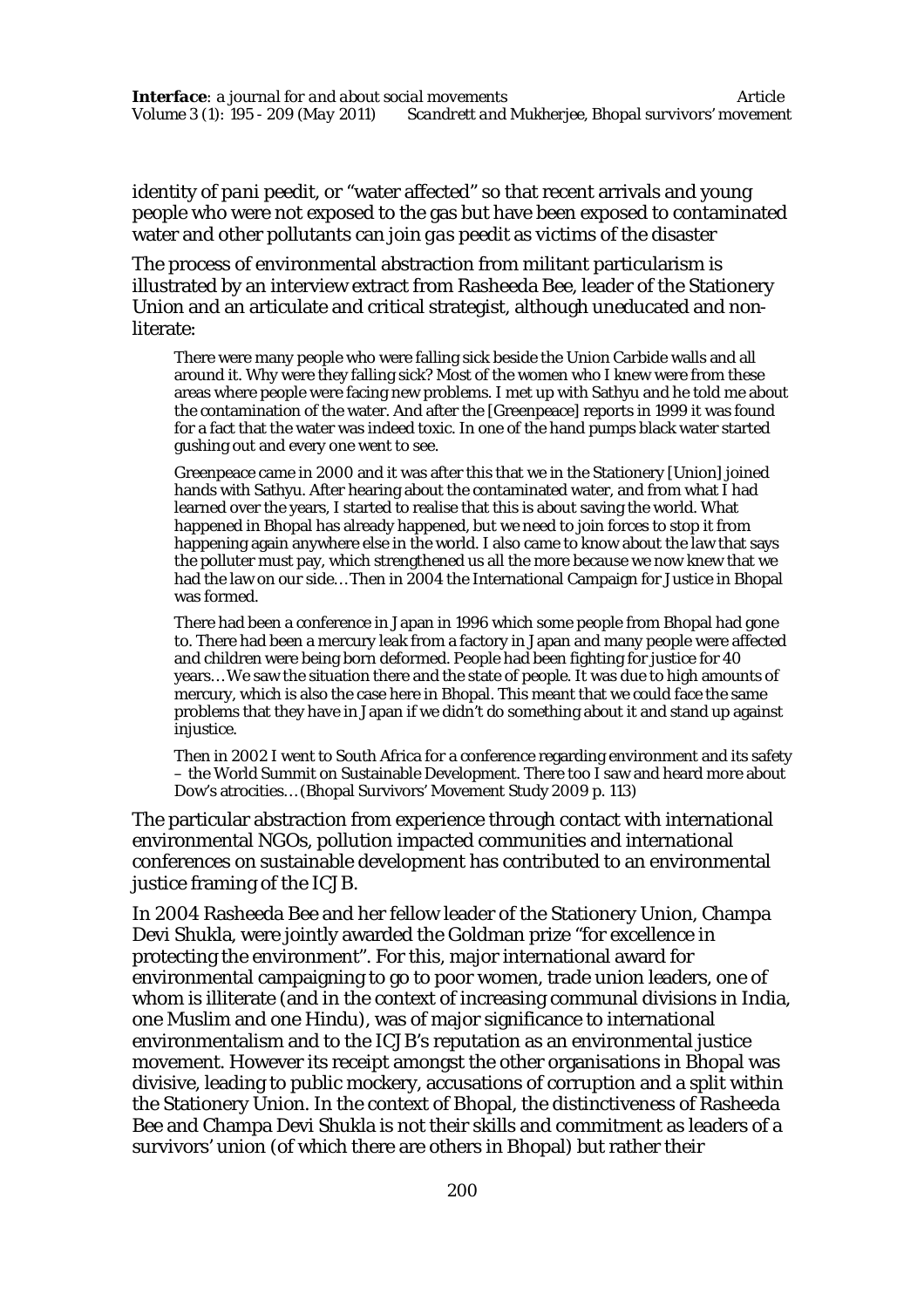willingness to court an international support base of environmentalists. For many in this non-literate culture of personal loyalty, this amounted to betrayal.

# **Class struggle**

The Women Workers' Campaign by contrast emphasises the class dimension of oppression. The campaign focus is largely on economic issues: compensation and economic rehabilitation: its primary campaign is for "five times compensation" and the organisation runs an economic rehabilitation training project, *Swabhimaan Kendra*, with state funding. Self-reliance is highly regarded to ensure that the interests of the survivors remain central to the movement and not distorted by the interests of funders or international organisations with their own agendas. The Women Workers' Campaign refers to the principled position taken by *Zehreeli* to refuse international support on the grounds that it leaves the group open to accusations of foreign political interference, and for the Women Workers' Campaign leader, Abdul Jabbar, this also has a class dimension:

For the first 10 years of the movement it seemed like a good idea to involve intellectuals just as they were active in the NBA [*Narmada Bachao Andolan* – Save the Narmada [river, against dams] movement]. Now such people think very lowly of the Bhopal gas movement, they think it's a nuisance. They never have it in them to struggle. I feel that they could not connect to the problems of the common man because their experience was all book based… During the British rule most of the intellectuals were in important positions in the system and they were the main hindrance to the freedom movement. It has been the same with the French revolution and the Russian revolution. The intellectuals are always with the rulers. So I would say that the uneducated people who do not possess 'literary' knowledge are the ones who can bring justice, much more than the educated… The poor will have to fight their own battle because the injustice has been done to them. I believe that all the major movements around the world have been led by the poor. The rich have only got in the way. (Bhopal Survivors' Movement Study p. 78-79)

The Women Workers' Campaign responds therefore to material conditions primarily through class-based struggles. The reference point of many of the movement's leaders is the *Chhattisgarh Mukti Morcha*, led, before his assassination in 1992, by Miners' union leader Shankar Guha Niyogi whom Jabbar describes as his guru. On the 25th anniversary of the gas disaster, the Women Workers' Campaign hosted a gathering of peoples' movements affiliated to the *Jan Vikas Andolan* (Peoples' Development Movement), which originates in the *Chhattisgarh Mukti Morcha,* incorporating tribal, peasant and workers' movements from across India, whilst most international supporters and media focused on the activities of the ICJB.

This is absolutely not to say that environmental issues are of no interest to the Women Workers' Campaign, but environmental concerns are regarded as local problems, not abstracted to the same degree as other, especially class related issues. Here is Mohini Devi, a leader in Women Workers' Campaign and trainer in *Swabhimaan Kendra* discussing how her trade union involvement led to environmental awareness: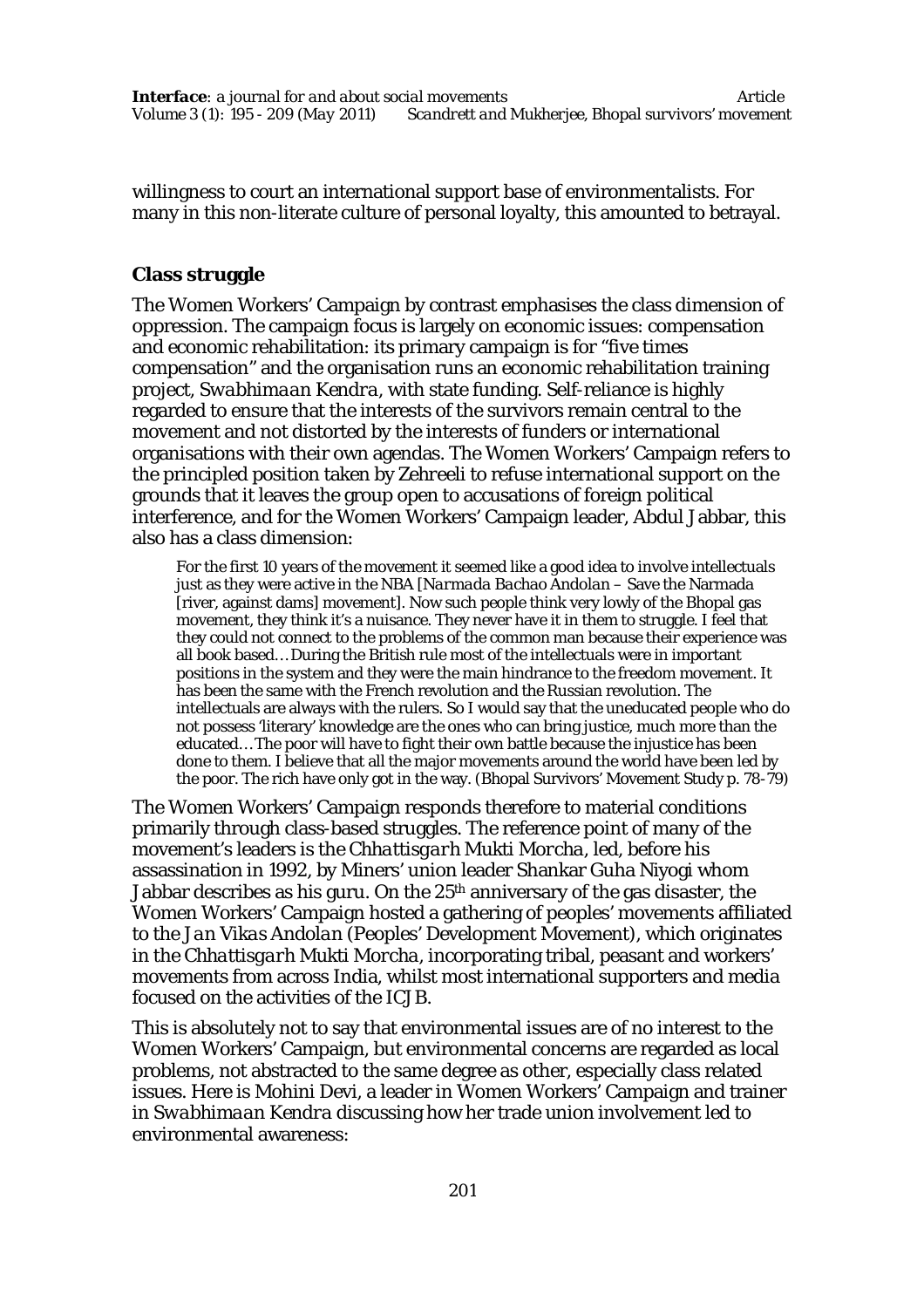Issues picked up by the women were never restricted to workplace issues, they were open to the problems that people face over all. So their voices were raised for everything from medical health care, economic rehabilitation, compensation, environmental, social etc or for that matter the continuing rise in prices. For every problem, if you look at it on a larger level, there is a problem that relates all other humans not just the ones suffering in that place and time. This is why our solidarity went out to other campaigns also and likewise got the same back from them.

I have learnt the importance of the environment and the meaning of the term. Environment is what surrounds us and it is very important for a person to know what his/her environment is. The *sangathan* has also raised a lot of environmental issues like the misuse of the big and small lakes in Bhopal. The Hindus (for idol immersion) and Muslims (tazia) use it for their religious rites and we have raised the issue of pollution due to these activities many times. This does not mean that I am a disbeliever but this is of course not acceptable even for me as a person who believes in God. Similarly on a larger scale when forests are cut in the Himalayas its impact will be felt throughout India. I am not aware about the global environmental issues but I know that large dams are causing huge impacts on the environment. (Bhopal Survivors' Movement Study 2009 p. 72)

For Mohini Devi and the Women Workers' Campaign, environmental issues are an extension of her experience of militant particularism, rather than an abstraction as is the case for Rasheeda Bee and ICJB.

#### **Gender order**

One striking feature of the movement is its gender dynamics, which illustrate an issue where particularist practices have imperfectly generalised, leading to emancipatory practices within the context of a local patriarchal gender regime, whilst rejecting the universalist abstraction of feminism. The *Zehreeli* mostly comprised male activists whereas the union-based groups of the second phase of mobilisation were female. All current groups, in their different ways, have key male leaders, whilst the secondary levels of leadership and the vast majority of the rank and file are female.

Suroopa Mukherjee, in her oral history of the women survivors of the Bhopal disaster (Mukherjee 2010), makes the case for seeing the women as the double victims of Bhopal, oppressed both by the gas leak and by the patriarchal response to it. She argues that women have been the core to the movement, having made a transition from repressed and silenced wives and daughters, to being the leaders and tacticians in the unions and campaign groups which make up the movement. She claims that the Bhopal survivors' movement is essentially a women's movement, largely led by and made up of women, practicing their politics through female media: "dancing bodies" and telling stories. Praxis for women is carnal, visceral and passionate, which counters the cerebral, moralising, conceptual praxis of their opponents in the form of economistic company functionaries, bureaucratic legislators and technocratic medics. The experience of poison in the women's bodies in its disruption of menstrual cycles and gynaecological functions, abnormal births and dependent children, becomes reflected in the bodily practices of protest.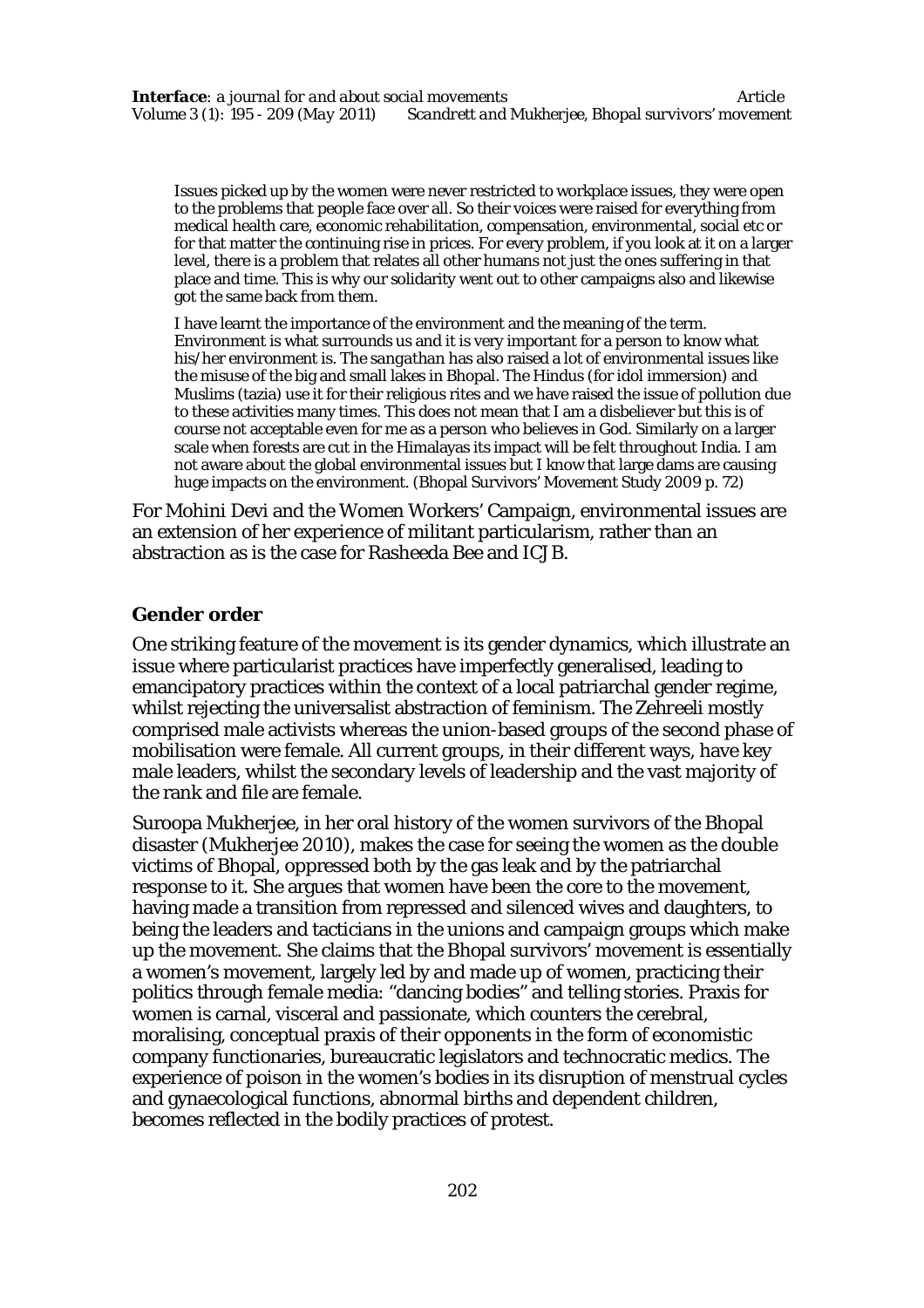Sadhna Karnik, one of the few female activists in *Zehreeli* and current local organiser of the CPI(M) affiliated SSS, criticises this impression of a women's movement. She argues that whilst the women are numerically strong and there are competent female leaders, they are only able to act within parameters set by the men. A system of patronage ensures that a few men retain the power, and women who step outside their allotted roles are treated viciously. Women attain greater freedom within the movement than they previously did in the family or the workplace, but their roles are still circumscribed by men in the leadership of the movement organisations. Disputes between men lead to splits and rivalries, with women expressing loyalty to this or that male leader. As Karnik explains:

Bhopal has not been a platform for particular women's issues, or their political and general demands, so the mobilisation of large numbers of women victims following their male leaders in various organisations does not mean that Bhopal is a women's movement. (Bhopal Survivors' Movement Study 2009 p. 170)

In 1984, North Bhopal was a socially conservative, patriarchal and gender segregated society. Many women, from both the Muslim and Hindu communities, lived in a degree of purdah, had no contact with men outwith their immediate family, and conducted both domestic and paid work in the home. Female literacy in Madhya Pradesh in 1981 was under 20% (Census of India 1981), and unlikely to be much higher in Bhopal at the time of the disaster in 1984. In such a context it is perhaps not surprising that a largely female movement should have male leadership.

For many women activists, the experience of being politicised through the movement has been liberating, albeit within the context of a resilient patriarchy. Mukherjee (2010) documents multiple experiences of women's empowerment through the praxis of the movement. From an experience of purdah, women have become activists and leaders in an international movement, speaking on stages across the world. In daily practices, women make decisions which would previously have required male approval. In many cases husbands and fathers are dead or have abandoned their womenfolk, but in others, women have evicted or divorced uncooperative men. Religious practices (removal of burqa, inter-caste and inter-communal food sharing etc) are being redefined outside the edicts of male religious leaders, whose support has been notably absent from the movement. For the ICJB activists, there has been regular contact with North American and European women, often educated feminists willing to share their analysis.

However, our interviews on marriage demonstrate the complexity of this. Women activists, empowered by their engagement in the movement, express their aspirations to sustain caste and religious endogamy in marriage, practices which, as Uma Chakravarti (2003) has argued are the foundations of Indian patriarchy. These strong women aspire for their daughters to be empowered, yet regard the degree of empowerment which these daughters achieve to be entirely in the hands of the daughter's husband and his family. Moreover, these same women select their future son-in-laws on the basis of caste integrity and economic status, not on their enlightened attitudes to women. Whilst the daily gender regime in the movement, and consequently in the community, is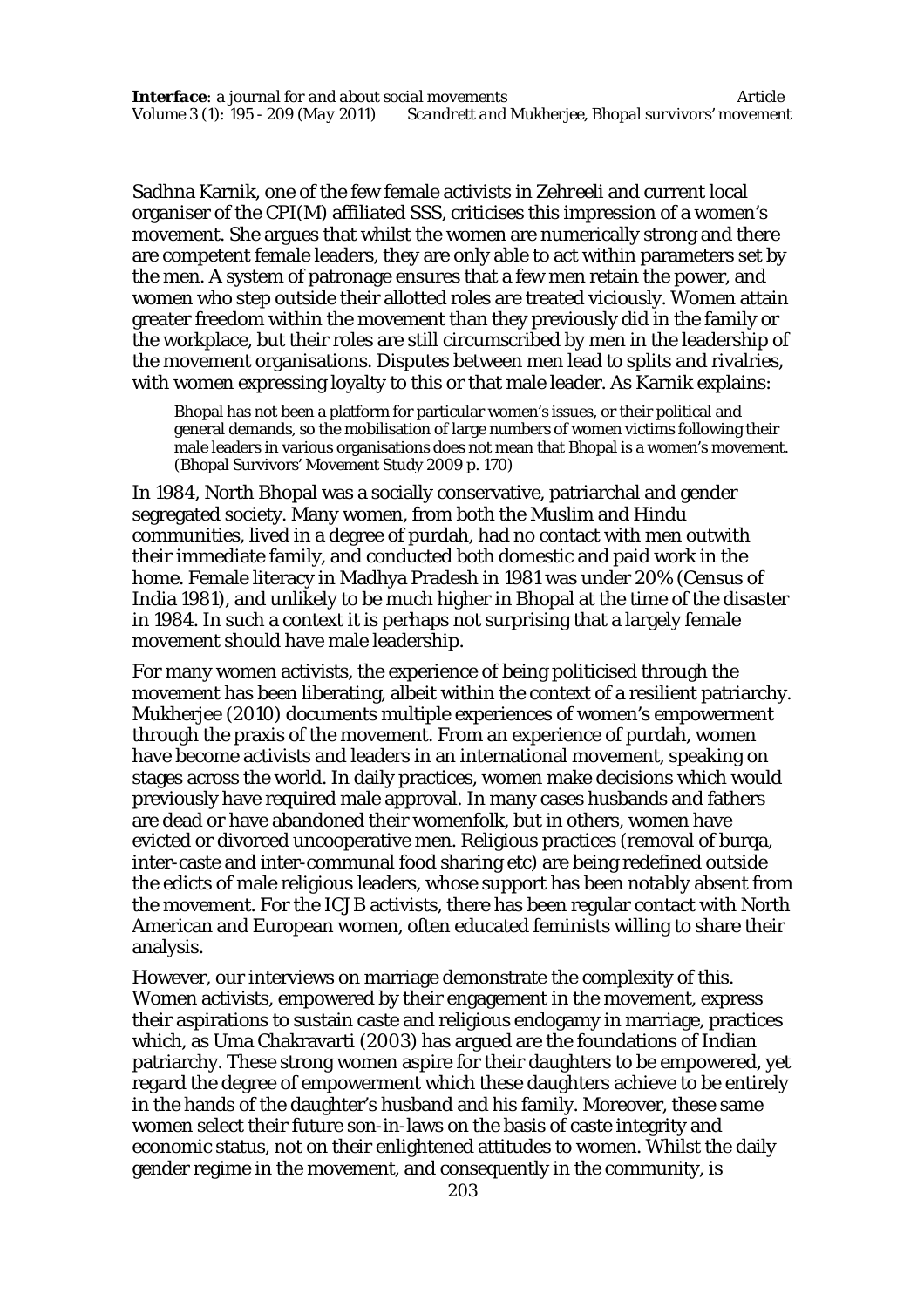certainly being renegotiated through the militant particularism of a highly gendered political practice, there seems to be no evidence that this is being generalised in any of the groups through commitments to any form of feminist universalism which might serve to critique the patriarchal gender order.

## **Discursive encounter**

In social movement theory, the different forms of abstraction adopted or not by these groups might be understood as frame alignment, in which ICJB is internationalising through framing itself as an environmental movement whereas Women Workers' Campaign is framing itself as a poor people's movement. Frame theory however, largely lacks the complex dynamics of relations between material conditions and political opportunities. Amita Baviskar (2005) introduces the useful concept of discursive encounter:

The politics of naming movements as "environmental" or otherwise … emerges from a discursive encounter between different groups within the movement and their supporters. The multiple contending meanings that different groups bring to the terrain of struggle are negotiated and new understandings created in an ongoing process of dialogue between unequally situated actors. (Baviskar 2005 p. 164)

The mechanisms of achieving these discursive encounters require, not just selection of allies and negotiation over acceptance by parties outwith the movement, but also internal communication and knowledge exchange which ensures a degree of adherence from the movement membership. The forms of communication within ICJB and Women Workers' Campaign differ in this respect.

With ICJB, knowledge exchange must occur between Bhopal-based, Hindi speaking, non-literate survivor-activists and international, English speaking, internet using and metropolitan intellectual activists. In Bhopal, a core group of leaders and activists meet weekly and communicate news and decisions at a weekly mass meeting at which, during our research, typically between 50 and 150 people would attend. These meetings involve motivational speeches and also serve to gather information from the neighbourhoods, provide some individual welfare support, and to mobilise for actions. Some of the activists who attend these meetings take information back to the neighbourhoods and further outreach work is conducted by paid and voluntary mobilising cadres. Communication relies on oral traditions of public rhetoric and storytelling..

None of the Bhopalis involved in ICJB speaks English, whereas the Indian intellectuals and international supporters communicate in English, primarily through email and other electronic forms of communication. Translation between the two forms of communication is dependent on Sarangi and a very few other educated, Bhopal-based activists, mostly incomers. The Bhopal groups and Indian and international supporters meet annually in Bhopal, a collective, participatory meeting with ongoing informal translation between English and Hindi. At other times, the translation between the English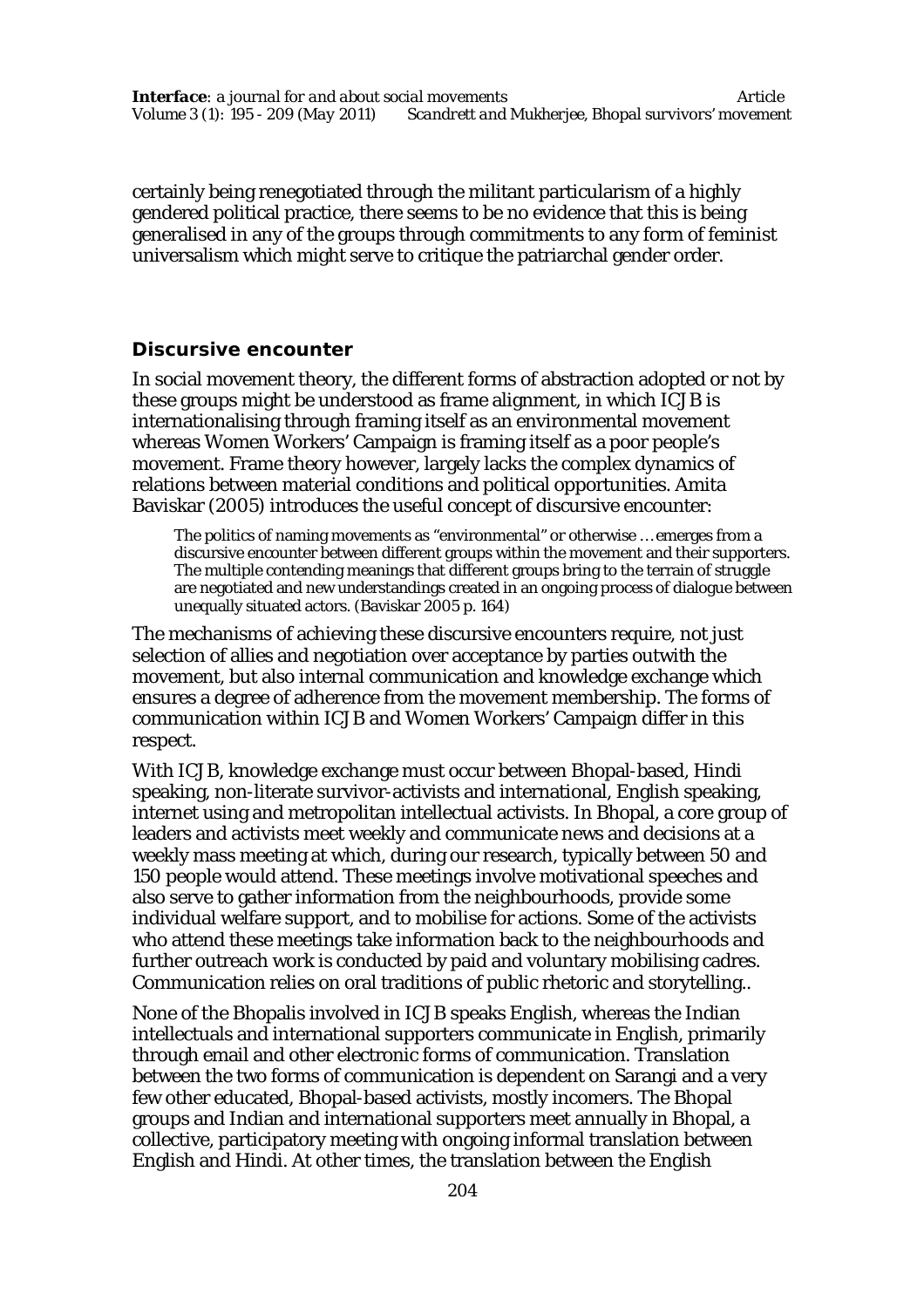language, literate-culture, electronic communicating wing of the movement and the Hindi language, non-literate culture, verbal communicating survivors' groups is mediated by a few activists.

The robustness of this structure is evident in its capacity to mobilise effectively. The interaction occurs within the meaning-making frame of environmental justice, drawing on both technical and local knowledge. Indian Right to Information legislation has been used to access technical data, for example on pesticide residues in groundwater, analysed with the help of US anti-toxics specialists, and this has been combined with local experience of contaminated drinking water and chemical induced ill health. This also has implications for the supporter base of the ICJB whose material conditions are reflected in the environmental justice frame. The Campaign has been successful at mobilising *pani peedit* (water affected) and younger people from across all caste and religious groups, including people with no direct experience of the gas leak but with a greater access to education than the older generation.

Unlike ICJB's emphasis on participatory decision making amongst small groups of activists, the Women Workers' Campaign employs a more traditional, leadership-led, paternalistic structure. Its leader, Abdul Jabbar Khan is literate and school educated but not a graduate, and has limited knowledge of English and computer skills. Jabbar places significant importance in solving individual survivors' welfare problems and commands considerable respect and trust which he draws on in mobilising for actions. The level of leadership below Jabbar is primarily made up of fiercely loyal women. In his dealings with legal and administrative issues, Jabbar acts as a trusted advocate of his supporters' interests, and there is less of a requirement for translation of technical information into popular forms. The Women Workers' Campaign has moreover developed alliances of solidarity with trade union, peasant, land rights and tribal movements through *Jan Vikas Andolan* (Peoples' Development Movement).

The Women Workers' Campaign remains the largest organisation mobilising Bhopal survivors, using weekly mass meetings of several hundred people and (unpaid) outreach to mobilise supporters but has cultivated no international support and precious few Indian intellectuals. The group is proud of its independence, relying on multiple small subscriptions from its members rather than international funds. Several of its leaders are employed as trainers or administrators in the economic rehabilitation project *Swabhimaan Kendra*. On the basis of our surveys at rallies and public meetings, the Women Workers' Campaign supporter base has a higher proportion of Muslims and the lower status Hindu castes classified as Other Backward Classes (OBC).

Neither Women Workers' Campaign, nor ICJB include a large number of dalit survivors, who are found disproportionately in the third major group, the Pensioners' Front. There is a largely paternalistic relationship between the leader Balkrishna Namdeo and the, almost entirely uneducated, older women who make up its membership. Addressing welfare issues related to pension provision and other forms of state support such as Below Poverty Line (BPL)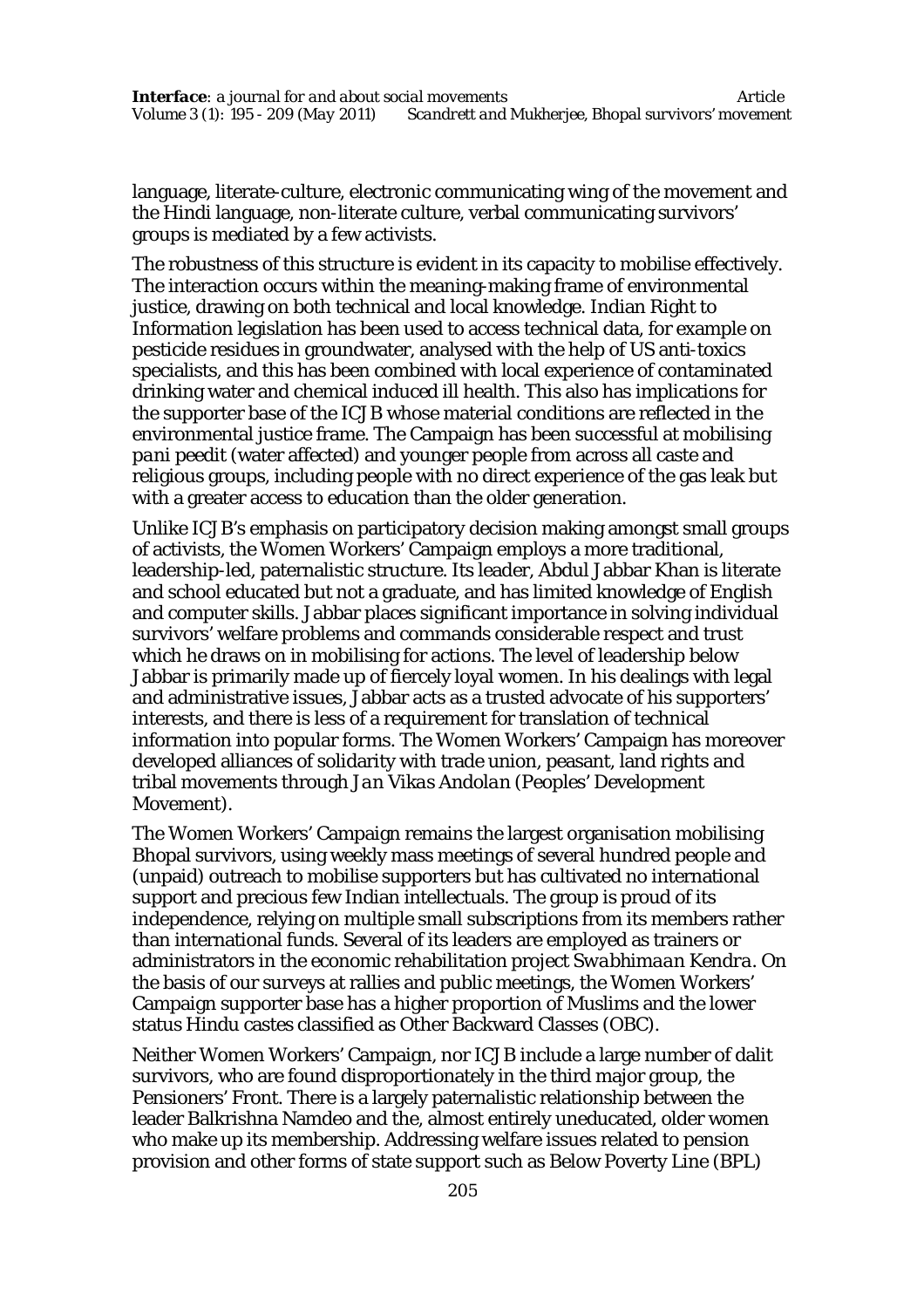rations is a major part of Namdeo's work, and its campaign focus is therefore oriented towards state welfare.

In addition to the ICJB's environmental internationalism and the Women Worker's Campaign's class-based internationalism, a third form of internationalism of a more vanguardist nature is that employed by the *Bhopal Gas Peedit Sangharsh Sahayog Samiti* (SSS), which is made up of an alliance of CPI(M) affiliated and Left associated groups including Delhi Science Forum and the Railway Workers Union. This latter affiliate appears to be a locus of Bhopalbased mobilising since the proximity of the Union Carbide factory to the main railway station has led to a high incidence of gas impacted people amongst rail employees and their families living in adjacent Railway Colony.

Internationalisation in the case of SSS seems to be based on existing fraternal relations between communist parties and operates at high level, involving party cadres rather than survivors. Survivors are, nonetheless, mobilised in relation to nationally coordinated programmes.

## **Conclusion**

The two quotations above from Rasheeda Bee and Abdul Jabbar Khan illustrate the focus of the framing of the two major organisations. For Rasheeda Bee, who remains a leader of a small trade union, the form of abstraction which has developed from her experience of local struggle is that of environmentalism: "After hearing about the contaminated water, and from what I had learned over the years, I started to realize that this is about saving the world", whereas for Jabbar the abstraction is one of class: "the uneducated people … are the ones who can bring justice… The poor will have to fight their own battle because the injustice has been done to them. I believe that all the major movements around the world have been led by the poor." Although cautious about building links directly with international supporters, Jabbar is an internationalist, building a movement through class solidarity.

During a particular period of history, during which neoliberal policies in India accelerated, ICJB moved towards a successful international environmentalist abstraction and moved away from the economic aspects of militant particularism of the workplace struggle in Bhopal, whereas Women Workers' Campaign sacrificed a rapid internationalism in the interests of maintaining class-based militant particularism and building with other subaltern class-based movements.

ICJB is internationalising through discursive encounter with educated professionals committed to environmentalism (anti-toxics activists), which is made possible by key leaders in Bhopal abstracting from their local struggle through an environmentalist discourse. This frame also provides an identity, *pani peedit*, for Bhopalis who were not directly gas affected but are still victims of the polluting activities of the factory and therefore legitimate comrades in the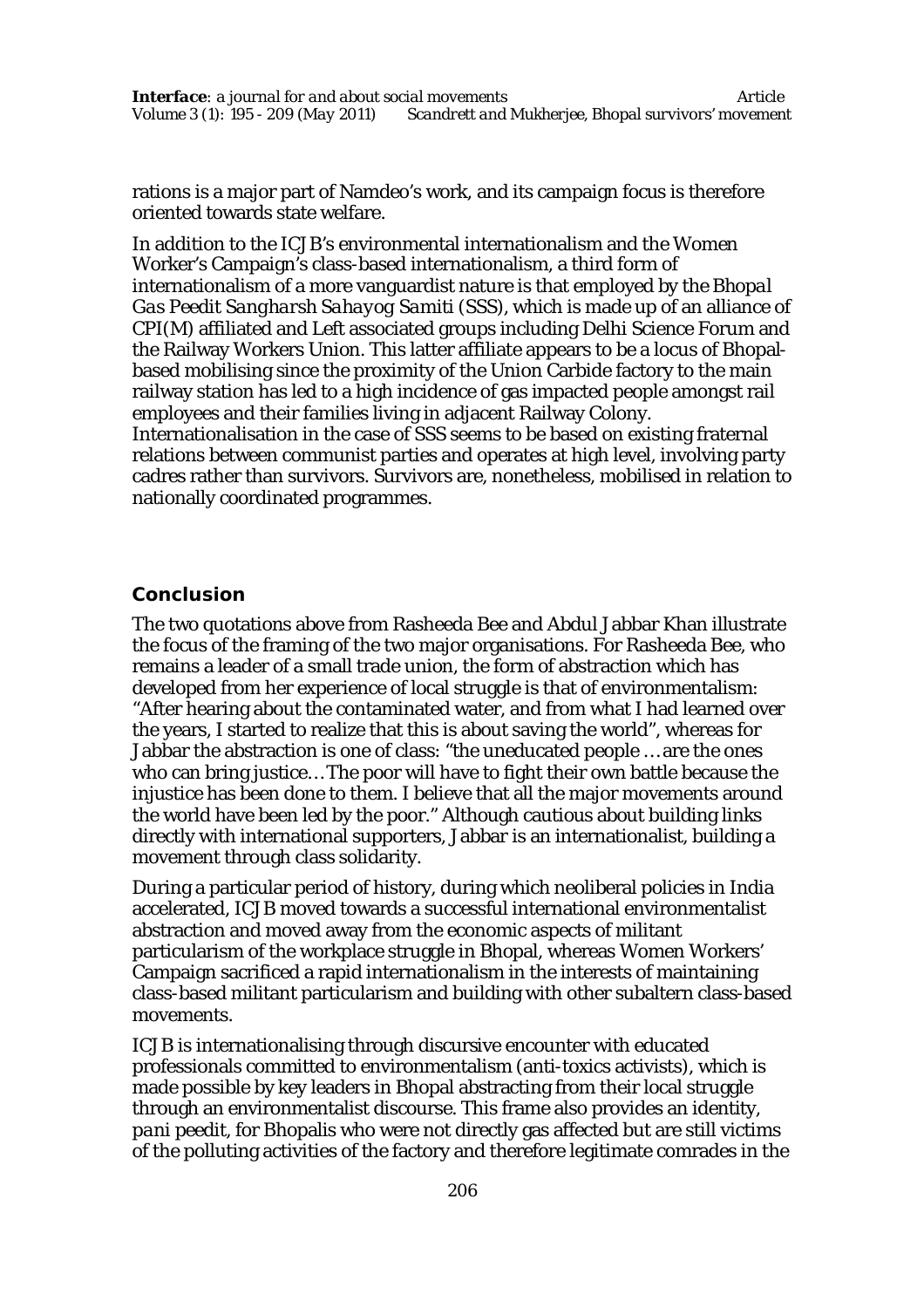struggle. The Women Workers' Campaign by contrast is focusing on its militant particularism, material economic conditions and building class solidarity, and sustaining a high level of supporter base, especially amongst underemployed and low paid working class adults. The Pensioners' Front's supporter base is the economically inactive, incapacitated and low caste poor, those dependent on meagre state rations and beggars with no means of support, and employs a discourse state welfare.

As Zavestoski (2009) suggests, there has certainly been a globalisation of the Bhopal survivors' movement through the global anti-toxics and environmental movements, and in relation to the increasing global reach of the chemical industry. Such organisation has occurred against a background of cautiousness, if not resistance to internationalisation, through a carefully negotiated settlement between a small alliance of survivors' and Bhopal-based groups, and an international network of supporters and solidarity groups. This is, however, only one form of abstraction from the experience of local militancy of the survivors, which can be contrasted with a class-based abstraction of the biggest of the survivors' groups.

Other forms of generalised abstraction also appear to be present – institutional communism and social welfare – but with more limited support. As a largely female movement with significant female leadership, it may be expected that abstraction through feminist universalism might be potentially significant, although this appears not to be the case. By contrast, female militancy finds some expression in renegotiations within the gender regime of the movement, with some impact on family life, but without significantly challenging the forms through which patriarchy is practiced.

This is an important distinction in terms of understanding social movement dynamics. Whilst social movements which emerge from local militancy can and do develop abstracted analysis through analytical learning and knowledge generation (Choudry and Kapoor 2010) as well as "discursive encounters" with other communities and wider movements Baviskar (2003) – joining hands in order to join the dots (Nilsen 2008) – this can take a range of forms.

Baviskar (2003) has identified the varying classification of movements on the basis of the discursive encounters which they have with more powerful groups. Learning within these movements then may take divergent paths and selecting certain forms of abstraction can constrain opportunities for others (Scandrett et al 2010). The institutional selection from potential forms of generalised abstraction can have major impact on the praxis of the movement, not least because sections of the movement may identify with different generalisations. In the Bhopal survivors' movement, different abstractions have led to divisions and opportunities for emancipatory gendered praxis have been missed. However, the divergent abstractions has extended the reach and longevity of the movement with the opportunities for a broad, if unstable alliance across multiple sectors of struggle.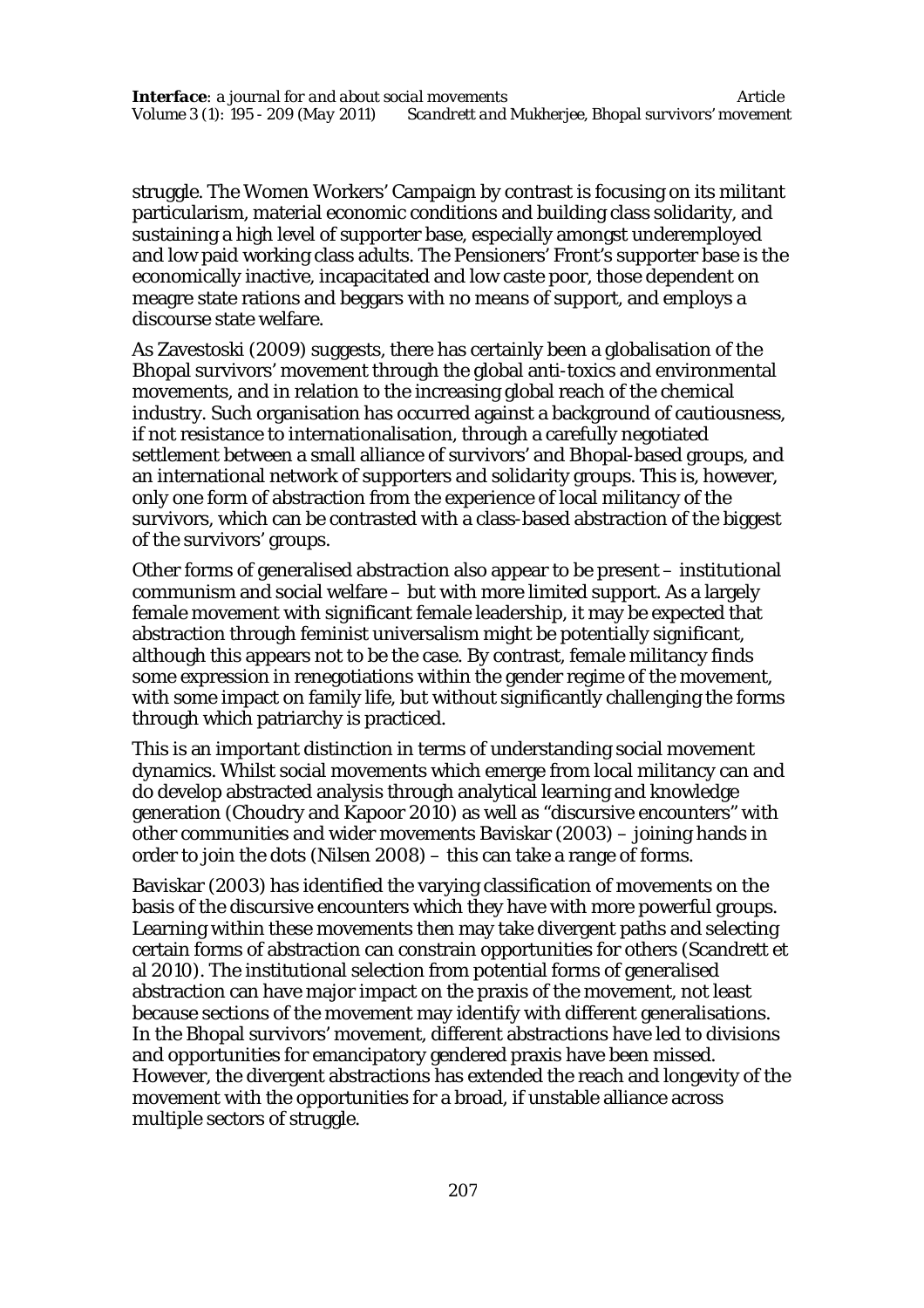# **References**

Baviskar, Amita 2005. "Red in Tooth and Claw? Looking for Class in Struggles over Nature" in Ray, R. and Katzenstein, M.F. *Social Movements in India: Poverty, Power and Politics* New Delhi: Oxford University Press pp 161-178

Bhopal Survivors Movement Study 2009. *Bhopal Survivors Speak: Emergent Voices from a People's Movement* Edinburgh: Word Power Books

Census of India 1981. New Delhi: Ministry of Home Affairs, Government of India

Chakravarti, Uma 2003. *Gendering Caste: Through a Feminist Lens* Calcutta: **STRFF** 

Choudry, Aziz and Kapoor, Dip 2010 (eds) *Learning from the Ground Up: Global Perspectives on Social Movements and Knowledge Production*. Basingstoke: Palgrave MacMillan

Freire, Paolo 1972. *Pedagogy of the Oppressed* London: Penguin

Harvey, David 1996. Justice, Nature and the Geography of Difference. Oxford: Blackwell

Mukherjee, Suroopa 2010. *Surviving Bhopal: Dancing Bodies, Written Texts, and Oral Testimonies of Women in the Wake of an Industrial Disaster* London: Palgrave Macmillan

Mukherjee, Suroopa, Scandrett, Eurig, Sen, Tarunima and Shah, Dharmesh 2010 "Generating Theory in the Bhopal Survivors' Movement" in Nilsen, Alf Gunvald and Motta, Sara (eds) *Social Movements and the Postcolonial* Basingstoke: Palgrave Macmillan

Nilsen, Alf Gunvald 2008. *The Valley and the Nation – the river and the rage: a study of dispossession and resistance in the Narmada Valley, India*. PhD Thesis, University of Bergen

Sarangi, Satinath 1998. "The Movement in Bhopal and its Lessons" in Williams, Christopher (ed) *Environmental Victims* London: Earthscan pp. 88-96

Scandrett, Eurig, Crowther, Jim, Hemmi, Akiko, Mukherjee, Suroopa, Shah, Dharmesh and Sen, Tarunima 2010 "Theorising education and learning in social movements: environmental justice campaigns in Scotland and India". *Studies in the Education of Adults*

Williams, Raymond 1989 *Resources of Hope: Culture, Democracy, Socialism* London: Verso

Zavestoski, Stephen 2009 "The Struggle for Justice in Bhopal: A New/Old Breed of Transnational Social Movement". *Global Social Policy* 9 (3) 383-407